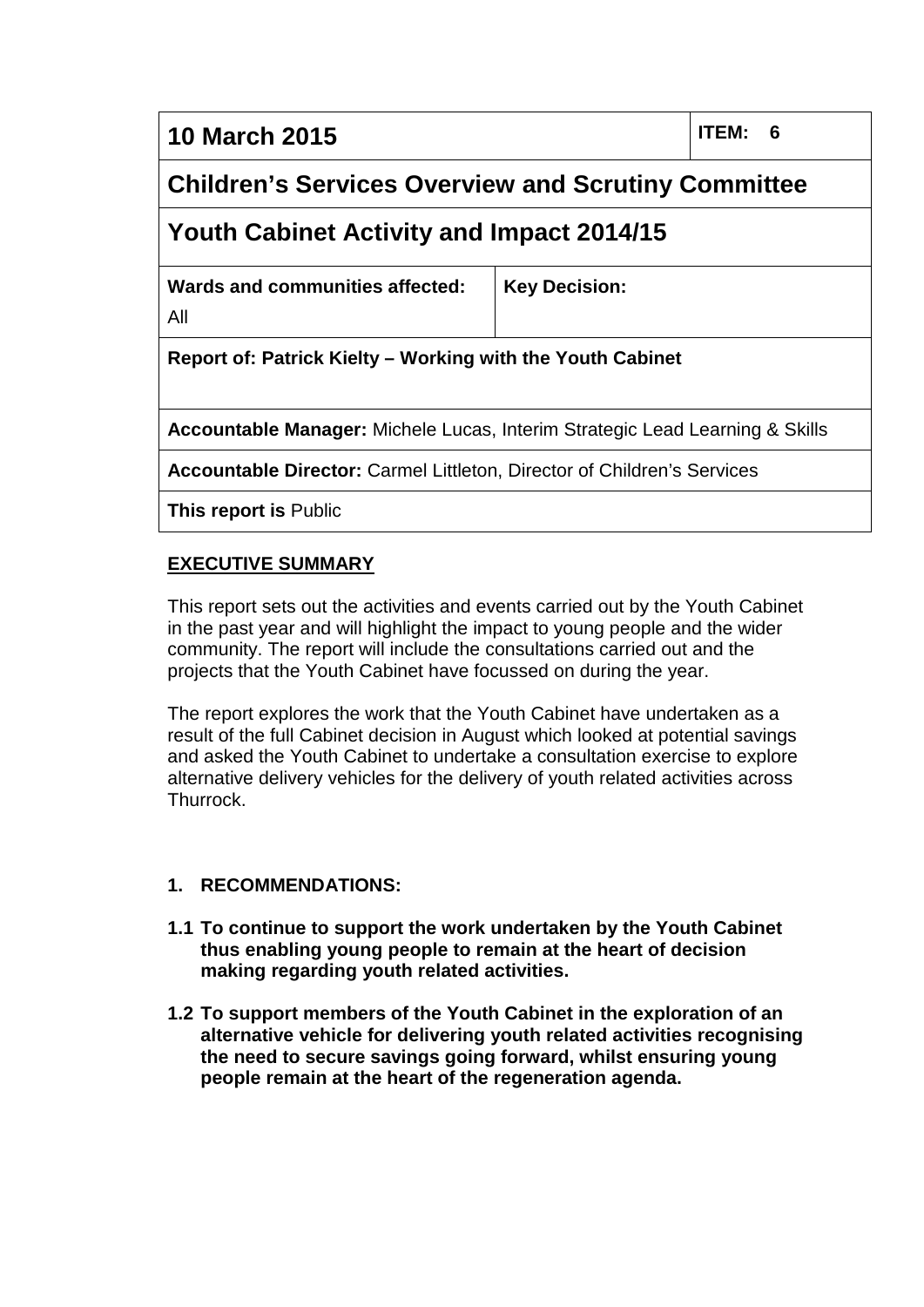# **2. INTRODUCTION AND BACKGROUND:**

The Thurrock Youth Cabinet was formed in 2006 with the aim of providing a voice for all young people in Thurrock. There are currently 33 members (between 11-19 yrs) representing local schools and youth groups. In addition since April 2014 a number of young people (11) have joined via the application process, which through the constitution, makes it open for any local young person to take part.

The Youth Cabinet carries out its work via a series of meetings, events and sessions. The following will have taken place between April 2014 and March 2015**:**

- $\blacksquare$  11 x monthly youth cabinet meetings
- 11 x monthly working groups
- 3 x UK Youth Parliament (UKYP) regional conventions
- $\blacksquare$  1 x UKYP annual sitting
- **1 x UKYP youth debate at the House of Commons**
- **1 x youth debate at Thurrock Council (Democracy week)**
- **1 x summer residential**
- **1 x Thurrock Urban games**
- 2 x teambuilding events
- $\blacksquare$  1 x civic dinner
- 2 x commissioning reviews
- **1x Youth Conference**

The following are the key pieces of work the Youth Cabinet have undertaken in this time period:

# **Alternative Delivery Model**

Following the proposal for a reduction in funds for the Youth Offer across Thurrock, the full Council meeting in August 2014 requested that the Youth Cabinet develop a questionnaire to seek young people's views around youth related activities across Thurrock.

A small task and finish group was set up with the questionnaire being approved by the full Youth Cabinet in September 2014. The consultation went live from  $8<sup>th</sup>$  Oct to 14<sup>th</sup> Nov with 383 young people completing the questionnaire; the outcome of this consultation was presented to the Children's Overview & Scrutiny Committee in February 2015.

The questionnaire findings will support the development of services and activities being provided for young people in Thurrock.

One of the key areas of development is a Youth Hub in Grays. The building formerly known as the Connexions One Stop Shop has had some refiguration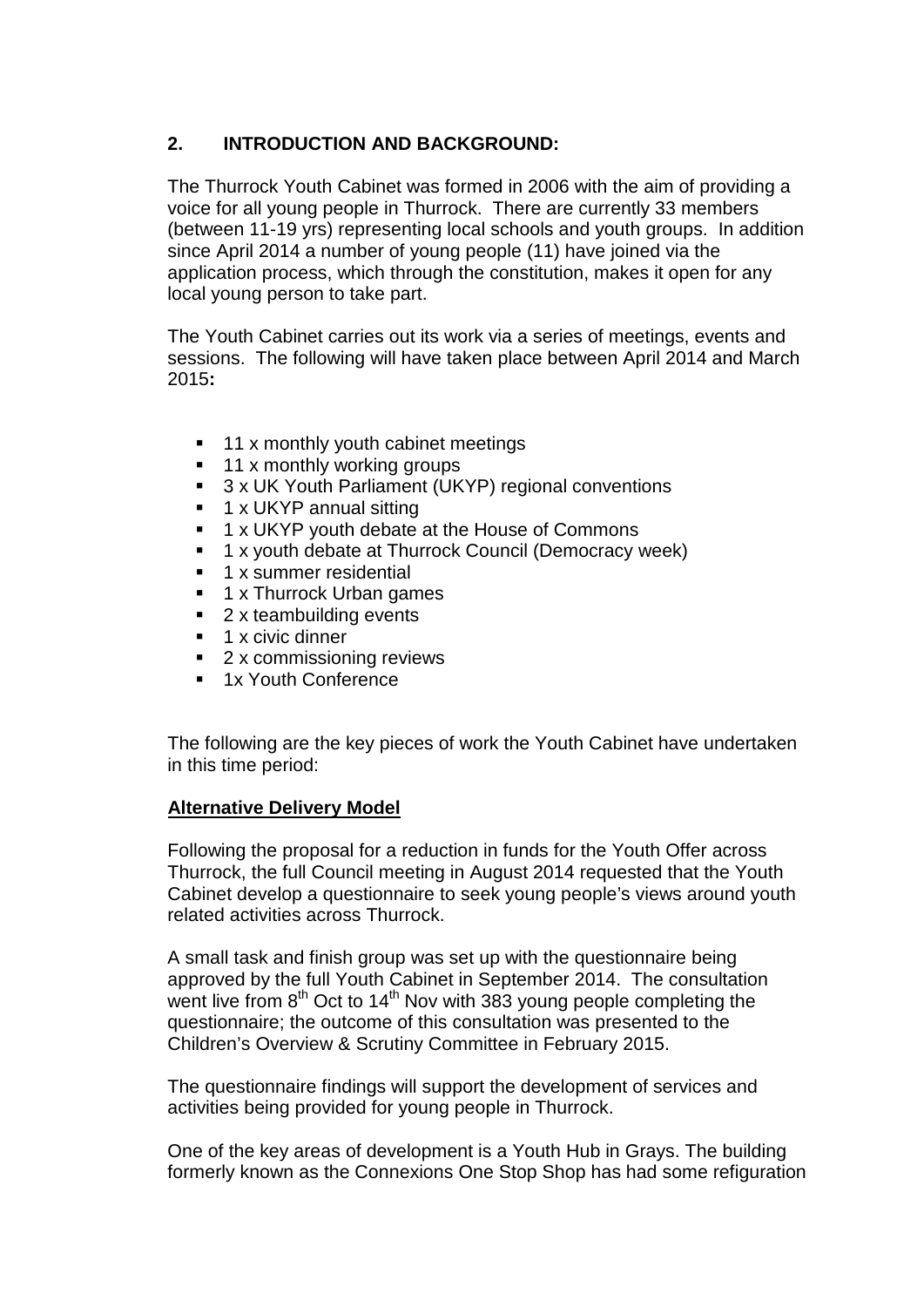on the ground floor and young people were asked to identify a name for the new Youth Hub.

The new name chosen was Inspire, Achieve came in second as a young person stated '*you need to be inspired first, before you achieve' (quote from young person)*

#### **Events**

#### YouthCon 2014

On 28th November 2014, the Youth Cabinet ran *'YouthCon'* – a conference for young people in Thurrock. Over 90 young people took part in the day which featured debates, workshops, presentations and a market stall area promoting local services. Thurrock secondary schools/academies were represented, along with both special schools and the pupil support service.

This work developed the Youth Cabinet members' event management skills and gave them a chance to consult with a large group of young people on a number of issues including: transport, skills for life, tackling bullying and youth activities.

The young people attending accessed a number of opportunities and developed an understanding of the Youth Cabinet – we have had several applications to join since this event!

#### **Democracy Week Debates**

In October the Youth Cabinet took part in a debating evening with elected members. A number of young people from the Children in Care Council joined in this year's event and all participants passionately debated the topics which were 'The top issue from make your mark, Work Experience and 'Is it possible to stop bullying in schools, the workplace and communities?'

The debates help to highlight some of the issues for young people and what the Youth Cabinet can do in their work going forward i.e. Mental Health Awareness campaign and Work Experience survey.

#### **Accredited Outcomes**

A number of Youth Cabinet members have obtained accreditations/awards during 2014. 4 members gained the British Youth Council *Youth Voice Award* – which recognises young people that are actively involved in youth participation. 5 members became hate crime ambassadors and took part in the accredited hate crime training run by Essex Police.

#### **Getting young people voting – 'Make Your Mark'**

Every year the Youth Cabinet campaigns to get young people in Thurrock voting in '*Make Your Mark'*. This is a nationwide youth ballot that gives all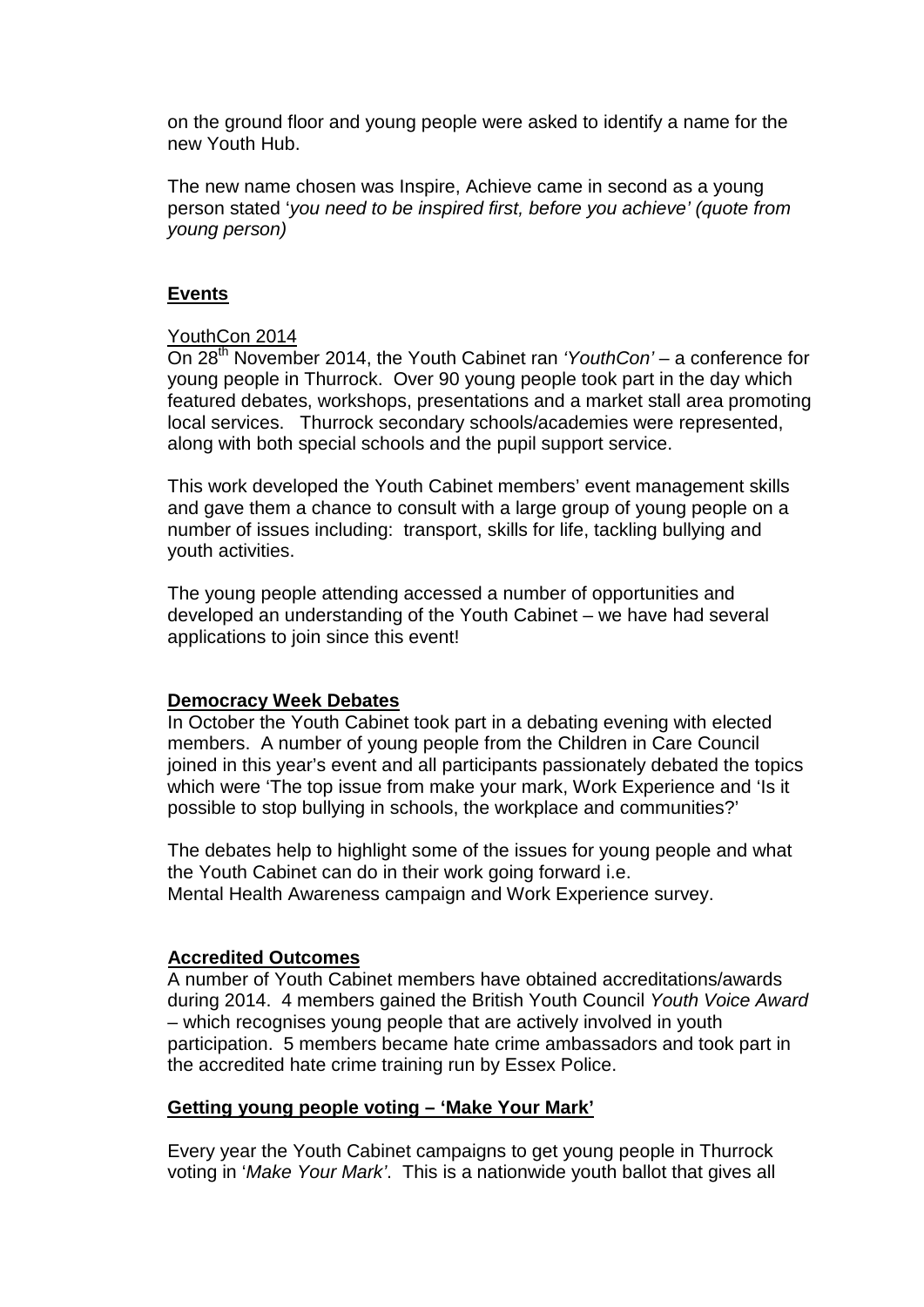young people (11-18 yrs) the opportunity to vote on the single most important issue to them. In 2014 *4,326* Thurrock young people took part and voted. This was up from previous years of 2013 (*1,741*) and 2012 (*698*) and reflects the hard work the Youth Cabinet put into this. The turnout in Thurrock was the second highest in the East of England. For the second year running the issue which received the most number of votes locally was work experience. The Youth Cabinet have since devised a questionnaire to go our to all secondary schools seeking their views on how work experience can be improved in addition to agreeing to support the task and finish group from Children's Overview and Scrutiny once established.

### **Reviewing Commissioned Services**

The Youth Cabinet has continued to review services commissioned by Thurrock Council. In 2014 members reviewed both the *youth mentoring* and *youth at risk programmes* that come under the children's commissioning team. The format for these involved the Youth Cabinet members carrying out the following:

- Read and consider the project outline
- Interview the commissioned provider
- Produce a report based on their findings (which then forms part of the overall review). Having young people at the forefront of reviewing the services on offer underpins the Youth Cabinets objective of ensuring young people are at the heart of decision making and enabling young people to have a voice

#### **Involvement in local decision making/scrutiny**

In addition to representation on Children's Overview & Scrutiny the Youth Cabinet will be involved in the task and finish group looking at work experience in Thurrock. Members are also part of the project board looking at taking youth services outside of Thurrock Council through setting up an alternative deliver model. So far this work has seen 383 young people give their views on the future of youth services via a survey and an interactive vote around the potential name for the new youth related organisation.

#### **Regional / National Participation**

Through its membership of the UK Youth Parliament (UKYP), Thurrock is represented at a regional and national level. Young people from Thurrock have attended 3 regional conventions in 2014, which allowed them to take part in different sessions including contributing to government consultations. Our Member of Youth Parliament (Ejaay Manalastas) represented Thurrock in the 2014 UKYP debates at the House of Commons. Ejaay was fortunate to contribute to one of the debates on the day and was given the award of 'Best back bench speaker' for her contribution!

#### **Youth Cabinet Newsletter**

Members of the Youth Cabinet are currently devising a newsletter as their end of year annual report, this will enable members to develop their skills in feature writing and editing and will enable members to see at a glance the impact that the youth Cabinet has had in the past year. The newsletter will be available at the end of March and will be distributed to Cabinet members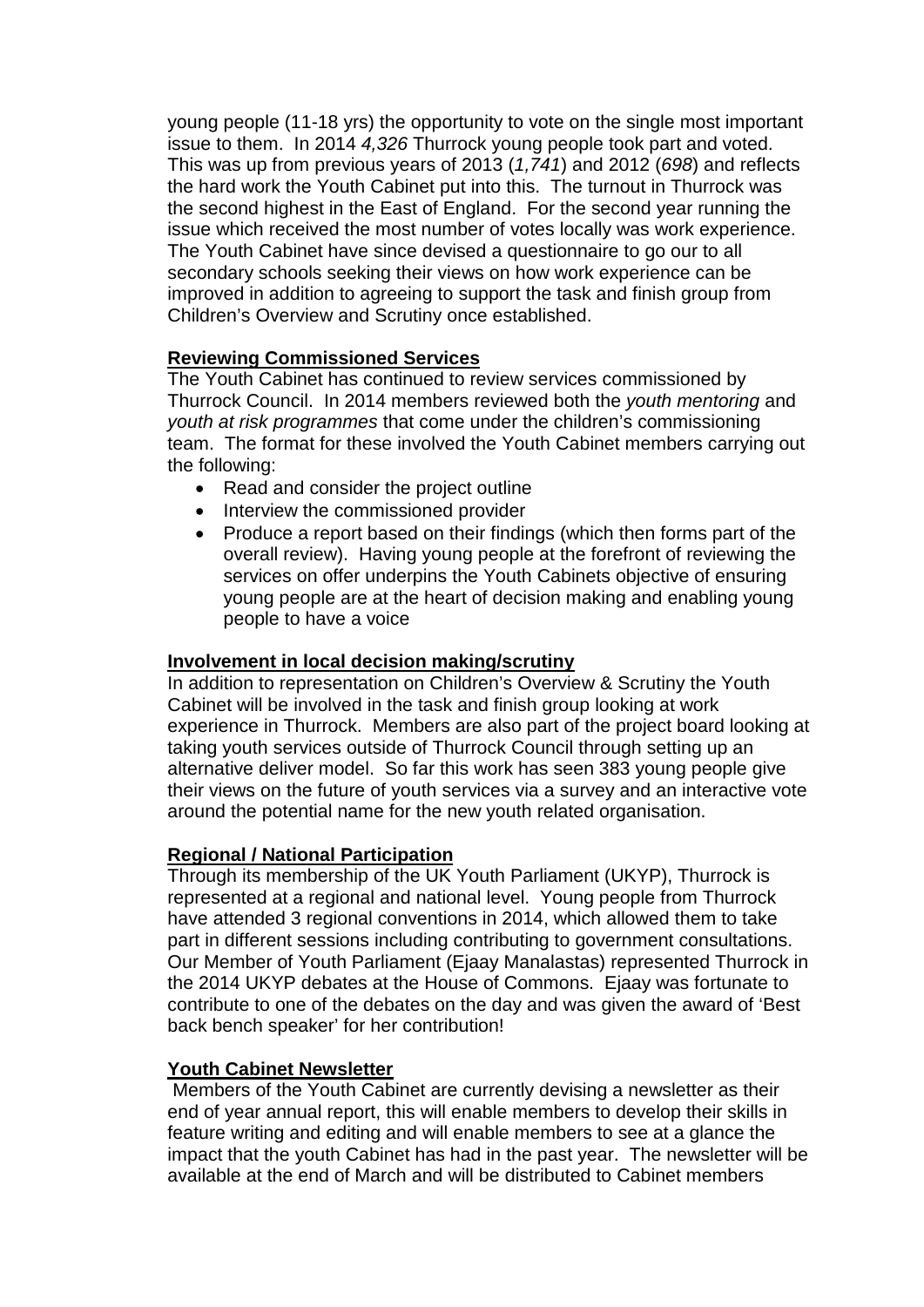# **5. CONSULTATION (including Overview and Scrutiny, if applicable)**

**5.1** Youth Consultation carried with a report going to the February meeting of the Children's Overview & Scrutiny Committee for approval.

#### **6. IMPACT ON CORPORATE POLICIES, PRIORITIES, PERFORMANCE AND COMMUNITY IMPACT**

6.1 This report contributes to the following corporate priorities:

- create a great place for learning and opportunity

# **7. IMPLICATIONS**

# 7.1 **Financial – N/A**

Implications verified by: **Kay Goodacre**

# **Finance Manager**

The savings proposals outlined for 15/16 and beyond would need to be aligned to the youth related activities supporting vulnerable groups within local communities, and ensuring that young people can access regeneration opportunities via the growth hubs across Thurrock.

# 7.2 **Legal – N/A**

Implications verified by: **Lucinda Bell**

# **Education Lawyer**

The Committee is asked to note the report content and make decisions that are within the remit of the Committee's terms of reference and powers

# 7.3 **Diversity and Equality –**

Include representation of groups and ability to self nominate

Implications verified by: **Rebecca Price Community Development Officer**

The Thurrock Youth Cabinet aims to represent the wider community of young people in Thurrock. It is a diverse group in terms of age (11-19